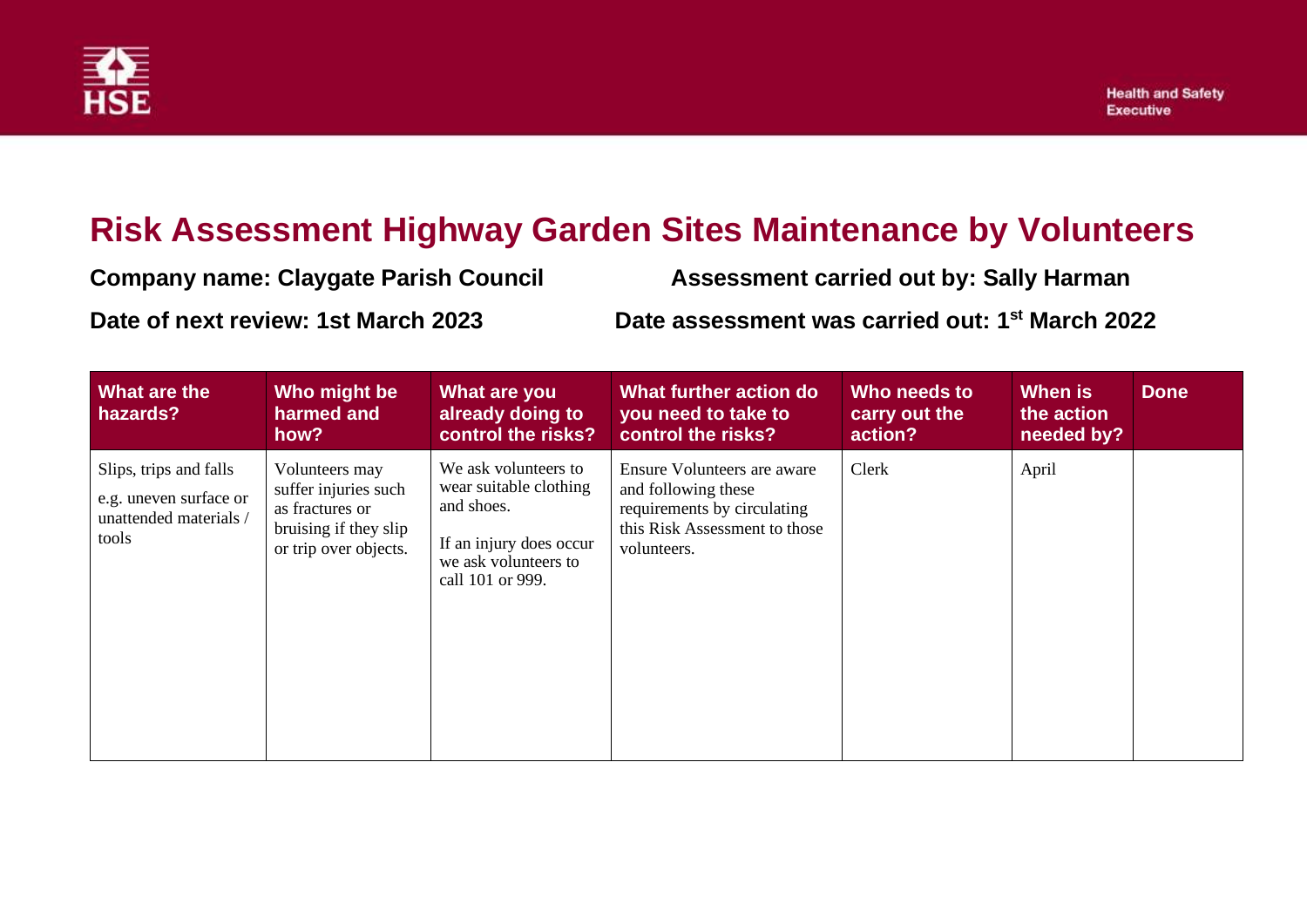

| What are the<br>hazards? | Who might be<br>harmed and<br>how?                                                                                                    | What are you<br>already doing to<br>control the risks?                                                                                                                                                            | What further action do<br>you need to take to<br>control the risks?                                                               | Who needs to<br>carry out the<br>action? | When is<br>the action<br>needed by? | <b>Done</b> |
|--------------------------|---------------------------------------------------------------------------------------------------------------------------------------|-------------------------------------------------------------------------------------------------------------------------------------------------------------------------------------------------------------------|-----------------------------------------------------------------------------------------------------------------------------------|------------------------------------------|-------------------------------------|-------------|
|                          | Volunteers may<br>suffer injuries such<br>as fractures or<br>bruising if they fall<br>whilst working on<br>step ladders at<br>height. | Volunteers are not to<br>work at height without<br>at least one other to<br>hold the step ladder.<br>If an injury does occur<br>we ask volunteers to<br>call 101 or 999.                                          | Ensure Volunteers are aware<br>and following these<br>requirements by circulating<br>this Risk Assessment to those<br>volunteers. | Clerk                                    | April                               |             |
|                          | Members of the<br>Public may suffer<br>injuries such as<br>fractures or bruising<br>if they trip on<br>unattended materials<br>tools. | Volunteers are not to<br>leave materials<br>unattended and to<br>inspect the site is clear<br>of all materials and tool<br>before leaving.<br>If an injury does occur<br>we ask volunteers to<br>call 101 or 999. | Ensure Volunteers are aware<br>and following these<br>requirements by circulating<br>this Risk Assessment to those<br>volunteers. | Clerk                                    | April                               |             |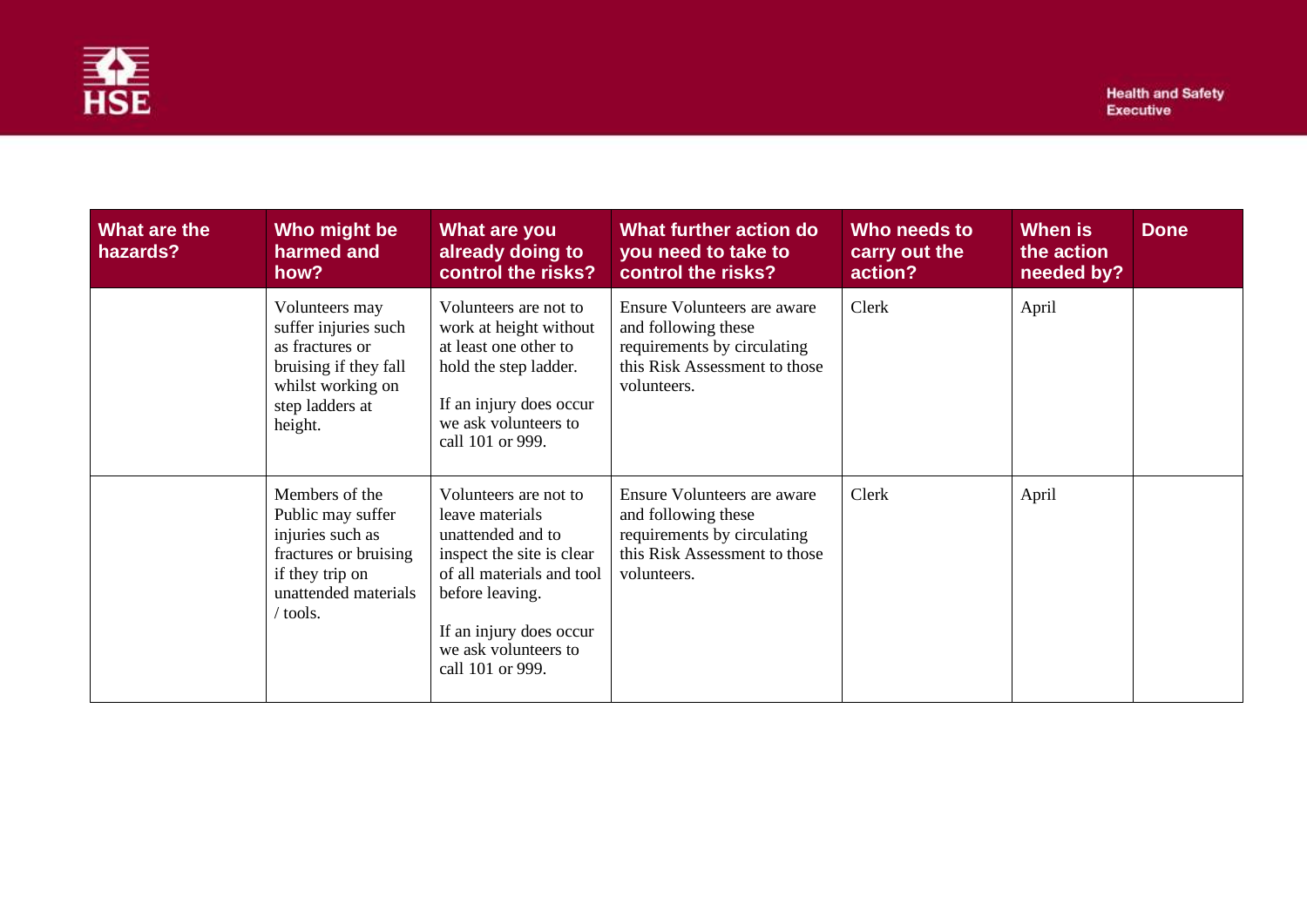

| What are the<br>hazards?         | Who might be<br>harmed and<br>how?                                                                     | What are you<br>already doing to<br>control the risks?                                                                                                                                                                                  | What further action do<br>you need to take to<br>control the risks?                                                               | Who needs to<br>carry out the<br>action? | <b>When is</b><br>the action<br>needed by? | <b>Done</b> |
|----------------------------------|--------------------------------------------------------------------------------------------------------|-----------------------------------------------------------------------------------------------------------------------------------------------------------------------------------------------------------------------------------------|-----------------------------------------------------------------------------------------------------------------------------------|------------------------------------------|--------------------------------------------|-------------|
| Risk of harm from<br>using tools | Volunteers may<br>suffer injuries such<br>as cuts / bruising<br>when using a tool                      | We ask volunteers to<br>wear work/gardening<br>gloves.<br><b>Ensure the Volunteers</b><br>are experienced<br>gardeners with<br>experience in using the<br>tools.<br>If an injury does occur<br>we ask volunteers to<br>call 101 or 999. | Ensure Volunteers are aware<br>and following these<br>requirements by circulating<br>this Risk Assessment to those<br>volunteers. | Clerk                                    | April                                      |             |
|                                  | Volunteers may<br>suffer back pain if<br>they try to lift objects<br>that are too heavy or<br>awkward. | Volunteers are asked<br>not to lift heavy objects.                                                                                                                                                                                      | Ensure Volunteers are aware<br>and following these<br>requirements by circulating<br>this Risk Assessment to those<br>volunteers. | Clerk                                    | April                                      |             |
| Vehicle movement                 | Volunteers may be<br>knocked over by                                                                   | Parish Council can<br>provide high-visibility                                                                                                                                                                                           | Ensure Volunteers are aware<br>and following these                                                                                | Clerk                                    | April                                      |             |